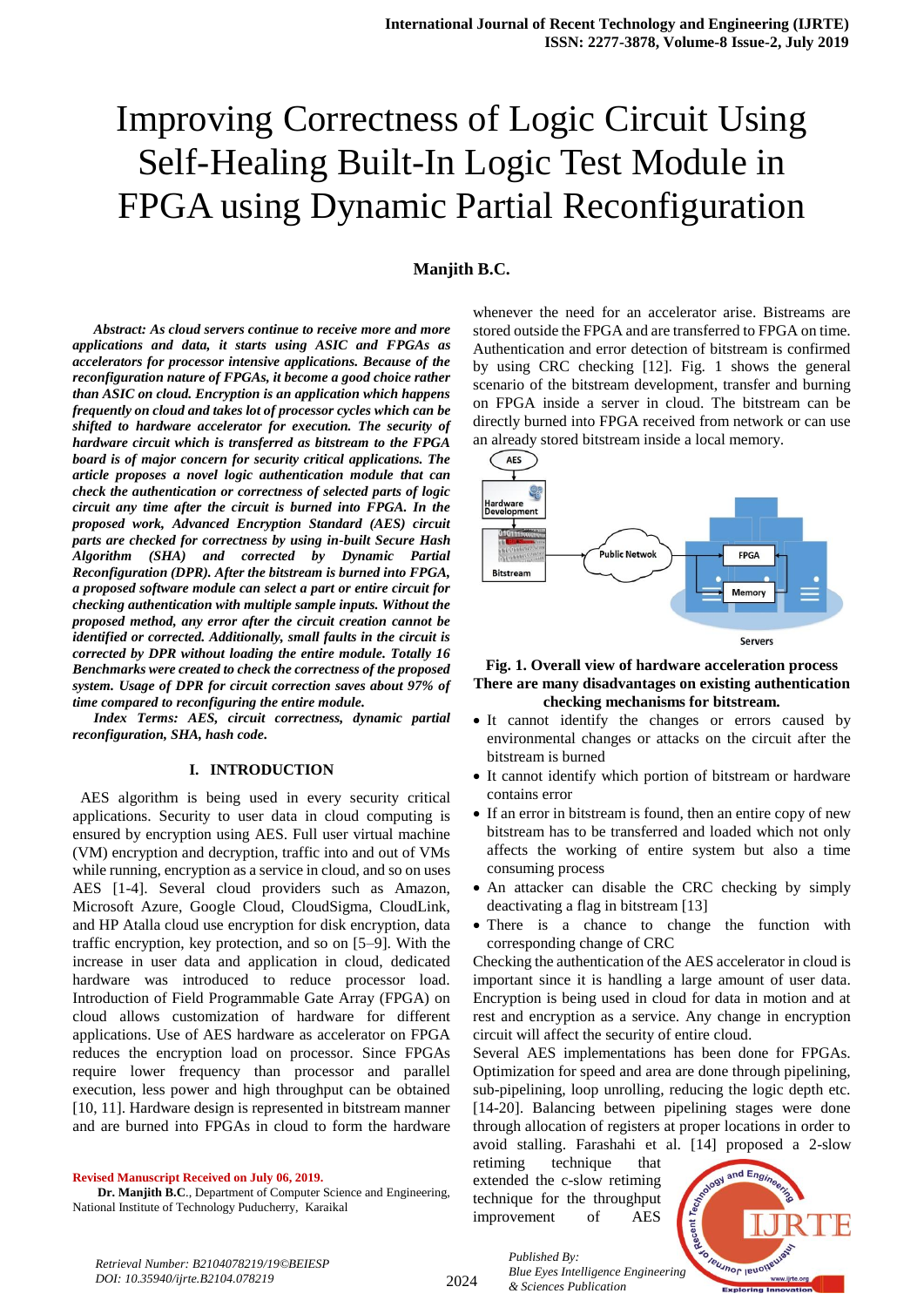algorithm. Another system was developed with fast AES design using Look Up Tables (LUTs) and it added additional protection for AES core [15]. In the study by Liu et al. [16], logic depth is analyzed and reduced in order to improve throughput. Another study [17] showed different methods for implementing s-box of AES in many proposed designs. The authors used loop unrolling for critical path modification and fully pipelined and sub-pipelined techniques, which allowed the increase in the clock frequency and reduction in critical path. To reduce the area, Lee et al. [18] employed a series of constant binary matrix multiplication instead of Galois field (GF) (28) computation. Good and Benaissa [19] presented two designs for AES feedback mode support. First design assigned LUTs between pipeline cuts to achieve maximum throughput. Second design focused on Key Expansion using which, the key could be changed every clock cycle by proper pipelining. The technique proposed by Hammad et al. [20] splits and rearranges the operation in AES to get optimum area and throughput. The Mix Column operation was split and rearranged with Add Round Key operation. It could achieve a throughput of 39,053 Mbps at 305.1 MHz in XC2V6000-6 [20].

Error in bitstream is checked by implementing CRC in bitstream. Bitstream along with CRC code are send to the board through public/private network. Before burning the bitstream to the board, CRC code is checked for any change in bitstream. In [13], Rajat Subhra Chakraborty shows how CRC can be disabled by an attacker. After modifying the functional units of the AES with his own functional units, an attacker can disable the CRC checking so that it cannot be detected. In the work by Abdellatif et al. [21], bistream protection mechanism is embedded in the static part of FPGA. The security is checked before the bitstream is burned on the board. AES-GCM and RSA are used in Xilinx high end FPGA boards in order to provide protection and authentication of bitstream [22, 23]. In [24], Karam proposes an obfuscation based approach for protecting the bitstream. Swierczynski et.al [25] shows how an encrypted bitstream can be reverse engineered so that an attacker can insert Trojans on to bitstream and goes undetected.

The article proposes a dynamic self-checking authentication module for AES accelerator with hardware support. As of our knowledge, there is no work that checks the authentication of AES circuit after the bitstream is burned. Our aim is to check the authentication of AES hardware after the bitstream is burned into the board for security critical applications. Even if the CRC checking fails or the hardware is altered by atmospheric conditions or by an attacker, the self-checking hardware that is proposing can find it out and correct it. The exact functional unit where the fault occur can be analyzed and can be reconfigured without affecting the execution of other units by partial reconfiguration. Validation of hardware can be done once when the bitstream is burned and can be repeated whenever needed. For any security critical applications, the authentication of hardware can be checked before encryption. Dynamic partial reconfiguration is used to correct any faulty module which saves time and does not affect rest of the circuit.

## **II. PROPOSED METHOD**

#### **A. AES Implementation**

AES is a block cipher symmetric encryption algorithm that has a fixed input length of 128 bits and key length of 128/192/256 bits, which operates in 10/12/14 rounds depending on the key length. AES has been accepted since its introduction for its security strength, performance, flexibility, and efficient implementation [26]. AES has mainly four rounds of operation on plain text namely—Byte Substitution (Substitute Byte), Shift Rows, Mix Column, and Add Round Key as shown in Fig. 2. The proposed work uses AES-128 for implementation.



#### **Fig. 2. Original 128-bit Advanced Encryption Standard algorithm.**

AES algorithm is implemented and optimized with pipelining, sub-pipelining, loop unrolling and memory partitioning. Registers are inserted at corresponding places in order to make the pipelining balanced. Fig. 3 shows the overall pipelined implementation of AES algorithm. Registers are inserted between rounds in order to save the intermediate results. Fig. 4 shows the proposed sub-pipelined implementation of a single round of AES. Substitute Byte and Shift Rows are merged to balance the pipelining.



*Published By: Blue Eyes Intelligence Engineering & Sciences Publication*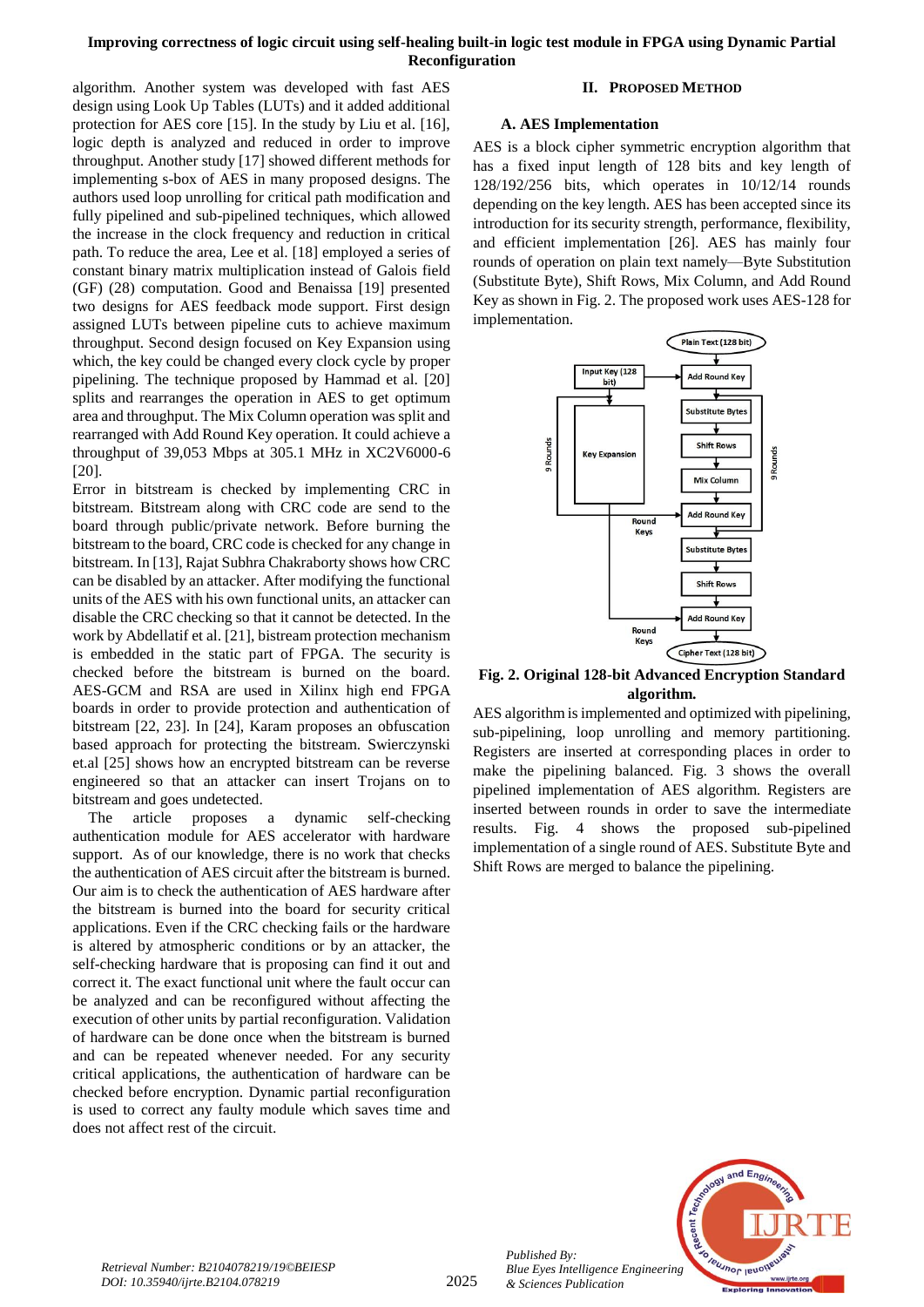

**Fig. 4. Proposed one round design of Advanced Encryption Standard.** The latencies measured for different frequencies are shown in Table I. Table I: Latency values observed with different path delays and frequencies.

| Sl. No. | Path       | <b>Frequency</b> |             |       | Latency | $\overline{\phantom{a}}$ |           |
|---------|------------|------------------|-------------|-------|---------|--------------------------|-----------|
|         | delay (ns) | (MHz)            | Substitute  | Shift | Mix     | Add                      | Key       |
|         |            |                  | <b>Byte</b> | Rows  | Column  | Round                    | Expansion |
|         |            |                  |             |       |         | Key                      |           |
|         | 1.23       | 813              |             |       |         |                          |           |
|         | 2.6        | 357              |             |       |         |                          |           |
|         | 2.84       | 352              |             |       |         |                          |           |
|         | 4.91       | 203              |             |       |         |                          |           |

The proposed method uses 1.23ns path delay for implementation. The AES system takes 60 clock cycles at 1.23ns path delay. We have implemented a four-stage and five-stage sub-pipelining for Mix Column and Key Expansion respectively. Since the aim of the article is not AES implementation, further details are avoiding.

#### **B. Proposed logic security core for AES**

The proposed logic testing module for AES checks the correctness of AES accelerator after the circuit is created on FPGA board. As desired by the user or application, the accelerator can be tested anytime and any portion of the circuit. Initial validation can be set by checking entire module as well as individual functional units (referring a portion of the circuit). Because of the frequent use of AES accelerator, it can remain on FPGA for quite a long time which can cause tampering of circuit. Since FPGAs are shared in cloud for different applications, frequent checking of circuits must be done for security critical applications. Validation of circuit correctness can be done dynamically and parallel when the accelerator is working using the proposed security core.

Fig. 5 shows the architecture of the proposed hardware and software security checking module. The hardware security module contains connection to different parts of AES accelerator. The software security modules controls the hardware security module by selecting the parts needed for checking, giving input and validating the output. When the AES accelerator is initially loaded into FPGA, the software module will trigger the hardware module for checking the

correctness of entire module. The hardware module contains Secure Hash Algorithm (SHA) hardware for validating the correctness of the circuit. If the test is successful after validating entire module, then there is no need to proceed to test individual units. If the initial test fails, the software module triggers checking of individual modules for error. After finding the fault module(s), it will be reconfigured by Dynamic Partial Reconfiguration (DRP).



## **Fig. 5. Proposed in-built hardware authentication module.**

Fig. 6 shows the virtual interconnection view of security modules to the AES accelerator. The portions or parts of the circuits are identified as functional modules (Substitute Byte, Shift Rows, Mix Column and Add Round Key) for validation. In order to check each module, it will be connected to the security module. For testing the entire module, the cipher text storing memory is also connected to the security module.



*Published By:*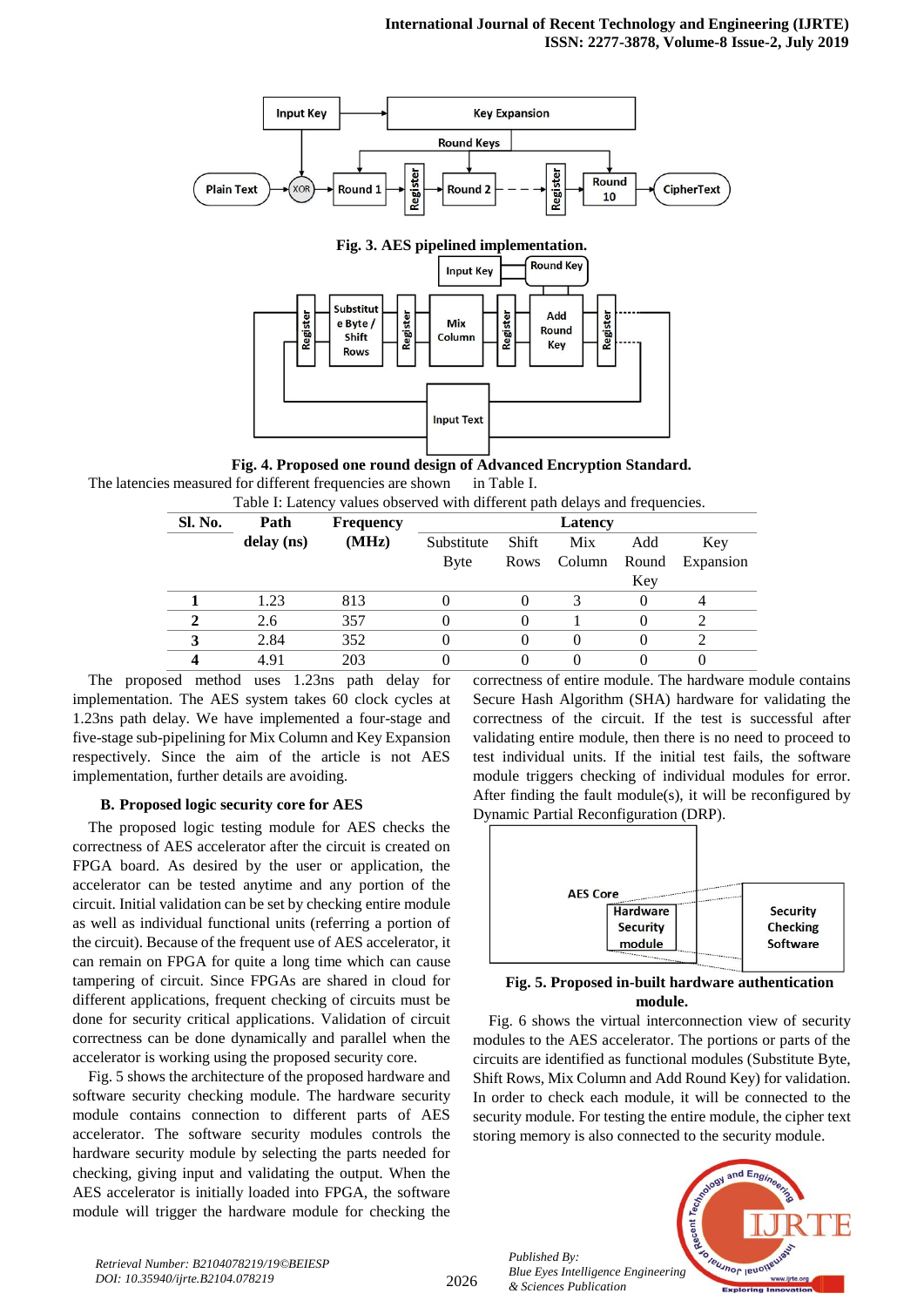The working of hardware and software functional units are shown in Figure 7. The software security module selects the functional unit than needs to be tested by setting the corresponding parameter. It gives sample input and key to the hardware security module. The hardware module executes the corresponding functional unit using the sample input and key. The result is given to the in-built SHA hardware where a hash code is calculated on it. The hash code obtained will be given back to the software security modules where it is being compared with pre-computed hash code. If the hash code matches, the test is successful and there is no error in that part of the circuit. If the two hash code does not match, then there is error in the particular portion of the circuit and will be reconfigured independently by DPR without affecting rest of the system. If the security core flags success in all functions units and the entire AES module shows error, then only entire module will be reconfigured. Using the proposed method, dynamic checking and correction of logic circuit can be performed without affecting the performance of the overall system.



**Fig. 6. Overall view of proposed security module on AES**.



**Software Module** 

**Fig. 7. Internal working of hardware security module and software module.**

## **C. Hardware module**

The hardware module for checking the AES core is named as test module. It is internally connected to all functional units (Substitute Byte, Shift Rows, Mix Column and Add Round Key) as shown in Fig. 7. It can select the entire encryption block or any of the functional units for checking authentication. After the bitstream is loaded, initially the entire encryption block is checked for authentication with provided sample input text and key. If there is any error found, separate functional units are checked with additional inputs.

## *Algorithm 1:* Hardware Test Module *Input:* txt, key, choice, fn *Output:* digest (δ')

- 1. If choice =1 do steps 2 to 4
- 2. Set  $\alpha$ =encrypt()
- 3. Set  $\delta$ '=SHA( $\alpha$ )
- 4. Return δ'
- 5. Else if choice =2 do steps 6 to 14
- 6. Set  $\alpha$  = Substitute Byte()
- 7. Set  $\delta_1$ '=SHA( $\alpha$ )
- 8. Set  $\alpha$  = Shift\_Rows()
- 9. Set  $\delta_2$ '=SHA( $\alpha$ )
- 10. Set  $\alpha$  = Mix Column()
- 11. Set  $\delta_3$ '=SHA( $\alpha$ )
- 12. Set  $\alpha$  = Add\_Round\_Key()
- 13. Set  $\delta_4$ '=SHA( $\alpha$ )
- 14. Return  $\delta_1$ ',  $\delta_2$ ',  $\delta_3$ ',  $\delta_4$ '
- 15. Else if choice  $=$  3
- 16. If fn = "Substitute\_Byte" do steps 17 and 18
- 17. do steps 6 and 7
- 18. Return  $\delta_1$ '
- 19. Else if fn = "Shift\_Rows" do steps 20 and 21
- 20. Do steps 8 and 9
- 21. Return  $\delta_2$ <sup>'</sup>
- 22. Else if  $fn = "Mix Column"$  do steps 23 and 24
- 23. Do steps 10 and 11
- 24. Return  $\delta_3$ <sup>'</sup>
- 25. Else if  $fn = "Add Round Key"$  do steps 26 and 27
- 26. Do steps 12 and 13
- 27. Return  $\delta_4$ '

*Published By:*

*& Sciences Publication* 

28.Else return -1

*Algorithm 2:* Software Test module

*Input:* txt, key, δ, δ1, δ2, δ3, δ4, δmod δ, δ1, δ2, δ3, δ4, δmod are pre computed message digest for sample input text and key. fn contains the name of the functional unit that needs to be checked. Declare  $\delta$ <sup>'</sup>[4] to receive output from test module.

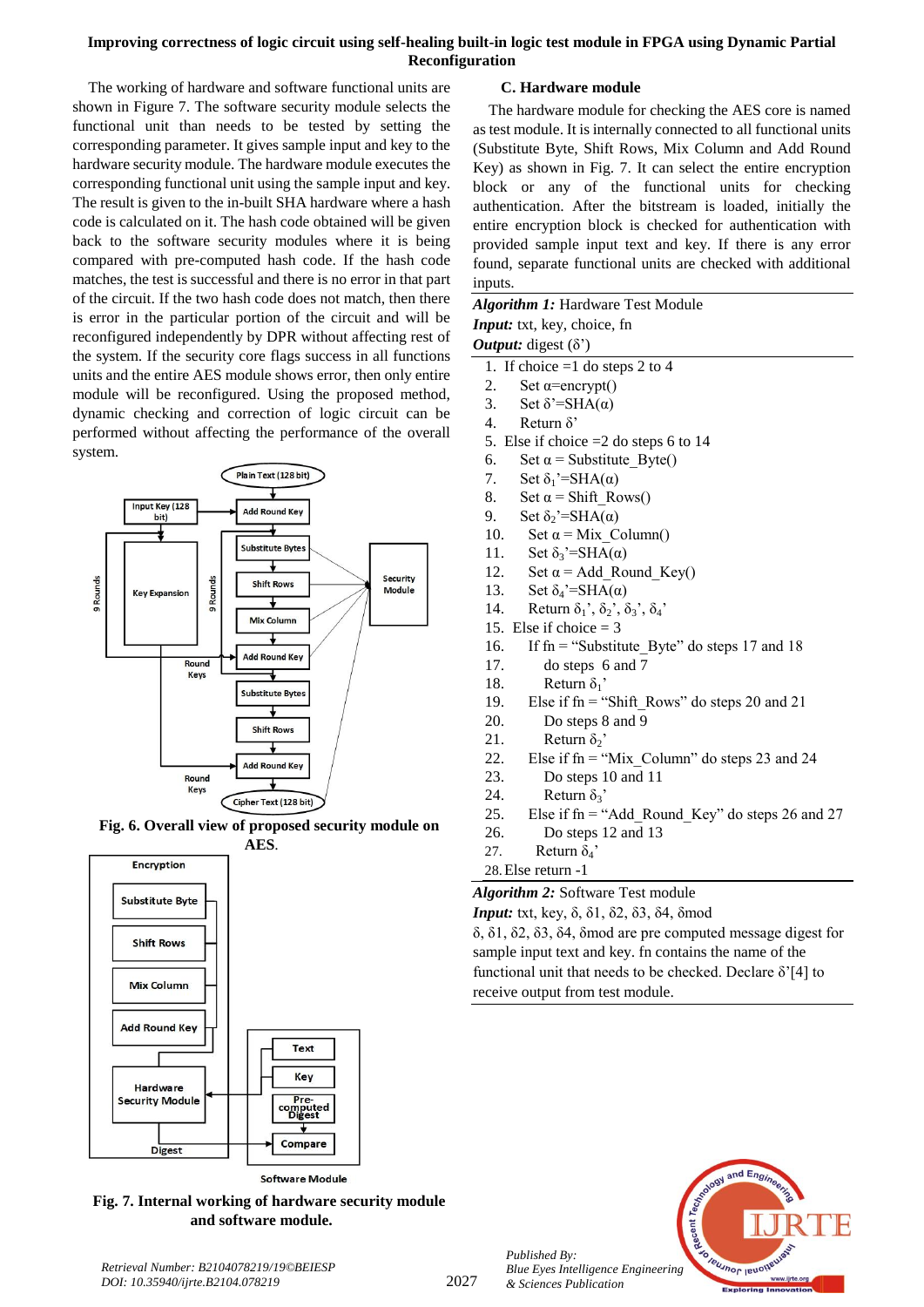| 1.   | If $fn = null$ do steps 2 to 16                |
|------|------------------------------------------------|
| 2.   | Set $\delta$ " = test(txt, key, 1, fn)         |
| 3.   | $\exists f \delta" = \delta$                   |
| 4.   | "No error in encrypt"                          |
| 5.   | Exit                                           |
| 6.   | Else do steps 7 to 16                          |
| 7.   | Set $\delta'$ $\lceil$ = test(txt, key, 2, fn) |
| 8.   | If $\delta$ ' [0] $\neq \delta_1$              |
| 9.   | "Error in Substitute Byte"                     |
| 10.  | If $\delta$ ' $[1] \neq \delta_2$              |
| 11.  | "Error in Shift Rows"                          |
| 12.  | If $\delta$ ' [2] $\neq \delta_3$              |
| 13.  | "Error in Mix Column"                          |
| 14.  | If $\delta$ ' [3] $\neq \delta_4$              |
| 15.  | "Error in Add Round Key"                       |
| 16.  | Exit                                           |
| 17.1 | Else do steps 18 to 23                         |
| 18.  | $\delta$ '= test (txt, key, 3, fn)             |
| 19.  | If $\delta^{\prime} \neq \delta_{mod}$         |
| 20.  | Error in module fn                             |
| 21.  | Else                                           |
| 22.  | No error in module fn                          |

23. exit

Algorithms 1 and 2 shows the stepwise procedure for hardware and software modules for the proposed security core respectively. The security core can be set to check the entire circuit or a part of circuit by setting the third parameter as 1, 2 or 3 in test call of software module. For initial authentication of circuit after bitstream burning, the entire circuit is checked with multiple inputs. If there is no error found, the module can start functioning. If any error is found out, each module is verified separately with multiple inputs and correct the faulty module. During working of the circuit, at any point or for any security critical applications, modules can be tested independently without affecting the other modules. If due to some environmental changes or due to some attacks, when the circuit changes, it can be found out and corrected.

SHA-256 (Secure Hash Algorithm -256) is used for checking the authentication of circuit. SHA is embedded in security core. Whenever the circuit needs to be checked, security core gives inputs to the particular hardware module and calculates the corresponding output. That output is given to SHA in the security core for checking the authenticity of the calculated outputs. The process can be repeated for multiple inputs as needed.



#### **Fig. 8. Proposed hardware architecture of AES core with security core.**

Fig. 8 shows the internal connection of security core to AES modules – Substitute Byte, Shift Rows, Mix Column and Add Round Key. Input text is stored inside RAM. Key is stored inside registers. From the interface, the input text and key will be given to RAM and registers for storage. Then the appropriate functions (Substitute Byte, Shift Rows, Mix Column and Add Round Key) are calculated on input text, key and results are send to test module. Sel signal will select the particular module or the entire module for testing. The test module calculates the hash of received text and send the hash value to the software module for checking the correctness. If the hash of values received from any AES functional unit does not match with the pre-computed hash values, the particular functional unit contains error and has to be reloaded.



*Published By:*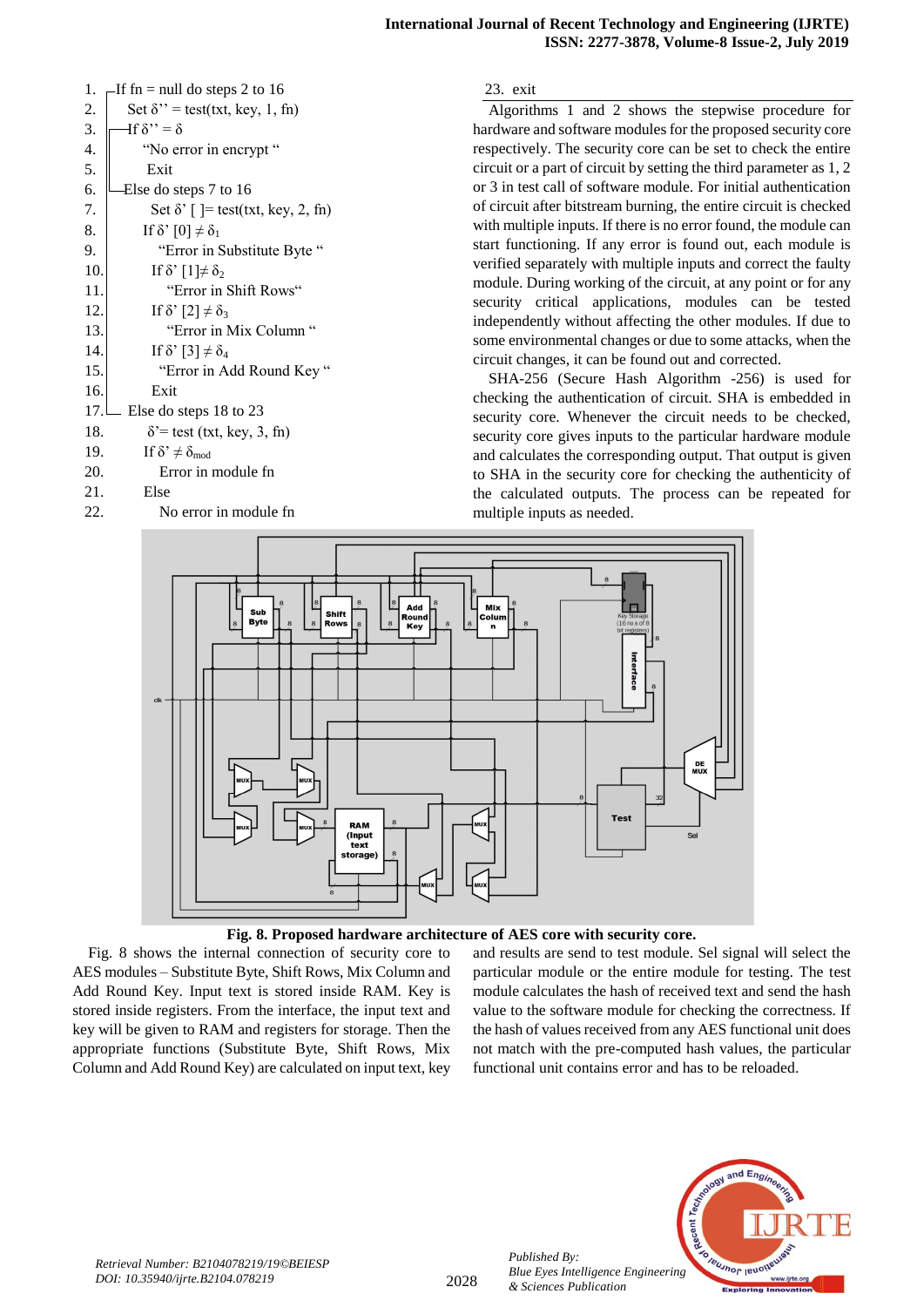



Fig. 9 shows the internal modules and connections of security (test) module. The output received from AES functional units are stored inside RAM named SHA Message block. SHA 256 is implemented for hash computation. Padding of bits is done to the message block in order to convert it to 512 bits. Transformations on message block is

done in Process Message Block to get the hash code. The hash code is temporarily stored inside RAM from where it is compared with the pre-computed hash value. Fig. 10 shows screen shot of the RAM module for storing message block and hash code (digest).



**Fig. 10.Message digest calculated by SHA saved inside FPGA RAM.**

#### **D. Reconfiguring modules by Dynamic Partial Reconfiguration**

When a particular module fails to pass the test, it can be reconfigured at run time without affecting the execution of other modules by Dynamic Partial Reconfiguration (DPR). The modules must be made reconfigurable in order to change unit at run time using partial reconfiguration. Fig. 11 shows the partial reconfiguration architectural view of the proposed

system. Four Reconfigurable Partitions (PRs) are created for each module. Blanking and partial bitstreams are stored in local DDR memory. Whenever a module fails to authenticate, it will give a trigger to Partial Reconfiguration Controller (PRC). The PRC then loads the corresponding partial bitstream from DDR3 or from external memory to the RP through ICAP [27].



*Published By:*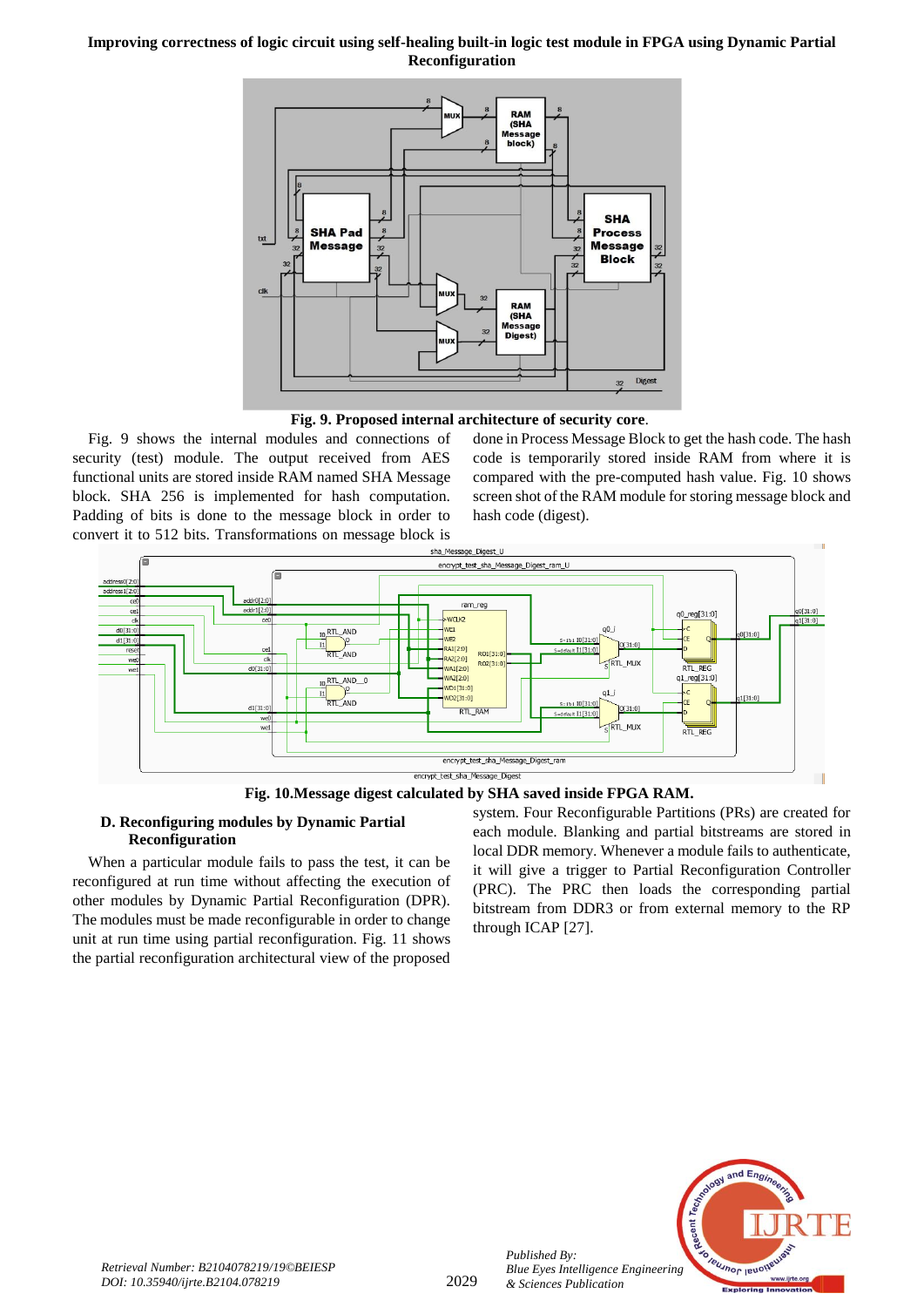

**Fig. 11. Proposed model for partial reconfiguration.**

## **III. IMPLEMENTATION AND RESULTS**

The proposed scheme is verified, simulated, and implemented using XC7VX690T device. We used Vivado Design Suite—HLx Edition for the implementation [28–30].



**Fig. 12. Overall schematic of test module**.

The schematic of test module with input ports are shown in Fig. 12. State port corresponds to SHA digest and txt corresponds to message block. Write enable and chip enable

are shown as \_we0 and \_ce0 respectively. ap\_ready pin will be enabled when the block is ready to receive next input, ap\_start pin has to be set to start the module and ap\_done pin will be enabled when the module finishes the computation and ready to give the output. ap\_rst can be used to reset the module.

The SHA Test algorithm is implemented to consume less area as possible in hardware. Tradeoff is made between area and speed. Since the test module is executing only once when the bistream is loaded, the speed is compromised. Further execution of security module can be done in parallel with encryption process and hence it will not affect the performance. Our design takes 330 clock cycles with three samples of inputs for completing the testing of entire AES modules. The hardware utilization for the proposed Test module is shown in Table II and Table II. Table IV shows the comparison of AES hardware module without built-in security module and with built-in security module.

|                                                                                                                  |                                                                      |               |                 | Table II. Hardware utilization of test module. |                                           |           |          |          |                                                    |
|------------------------------------------------------------------------------------------------------------------|----------------------------------------------------------------------|---------------|-----------------|------------------------------------------------|-------------------------------------------|-----------|----------|----------|----------------------------------------------------|
| <b>Modules</b>                                                                                                   |                                                                      | <b>Slices</b> | <b>Slice</b>    | <b>Slice</b>                                   | F7                                        | LUT as    |          | LUT FF   | <b>BRAM</b>                                        |
|                                                                                                                  |                                                                      |               | <b>LUTs</b>     | <b>Register</b>                                | <b>MUX</b>                                | Logic     |          | pairs    | <b>Tile</b>                                        |
| <b>SHA pad Message</b>                                                                                           |                                                                      | 111           | 266             | 222                                            | $\overline{0}$                            | 266       |          | 98       | $\Omega$                                           |
| <b>SHA process Message Block</b>                                                                                 |                                                                      | 319           | 896             | 882                                            | 32                                        | 896       |          | 400      | 1.5                                                |
| state_ram_U                                                                                                      |                                                                      | 11            | 20              | $\mathbf{0}$                                   | $\mathbf{0}$                              | 20        |          | $\Omega$ | 1                                                  |
| txt_ram_U                                                                                                        |                                                                      | 58            | 128             | $\Omega$                                       | $\mathbf{0}$                              | 128       |          | $\Omega$ | 0.5                                                |
| bitlen_ram_U                                                                                                     |                                                                      | 26            | 54              | $\mathbf{0}$                                   | $\mathbf{0}$                              | 54        |          | $\Omega$ |                                                    |
| data_ram_U                                                                                                       |                                                                      | 0             | $\Omega$        | $\Omega$                                       | 0                                         | $\theta$  |          | $\Omega$ | 0.5                                                |
|                                                                                                                  | Table III: Hardware utilization of SHA process Message Block module. |               |                 |                                                |                                           |           |          |          |                                                    |
| <b>SHA</b><br>process                                                                                            | slices                                                               | slice         | <b>Slice</b>    | F7                                             | <b>LUT</b>                                | <b>as</b> |          | LUT FF   | <b>BRAM</b>                                        |
| <b>Message Block</b>                                                                                             |                                                                      | <b>LUTs</b>   | <b>Register</b> | <b>MUX</b>                                     | Logic                                     |           | pairs    |          | Tile                                               |
| k_rom_U                                                                                                          | 2                                                                    | 3             | 3               | $\Omega$                                       | 3                                         |           | 0        |          | $\theta$                                           |
| m ram u                                                                                                          | 71                                                                   | 210           | $\Omega$        | 0                                              |                                           | 210       | $\theta$ |          |                                                    |
| Table IV. Comparison of hardware utilization of AES encryption without security module and with security module. |                                                                      |               |                 |                                                |                                           |           |          |          |                                                    |
|                                                                                                                  | <b>Slices</b>                                                        | <b>Slice</b>  | <b>Slice</b>    | ${\bf F7}$                                     |                                           | LUT as    | LUT FF   |          | <b>BRAM</b>                                        |
|                                                                                                                  |                                                                      | <b>LUTs</b>   | <b>Register</b> |                                                | <b>MUX</b><br>Logic                       |           | pairs    |          | <b>Tile</b>                                        |
| without                                                                                                          | 2617                                                                 | 9896          | 2741            | 3235                                           | 9896                                      |           | 2561     |          | $\theta$                                           |
| security                                                                                                         |                                                                      |               |                 |                                                |                                           |           |          |          |                                                    |
| trieval Number: B2104078219/19©BEIESP                                                                            |                                                                      |               |                 |                                                | Published By:                             |           |          |          | <b>Explored and Engineers</b><br>Teumor innotation |
|                                                                                                                  |                                                                      |               |                 |                                                | <b>Blue Eves Intelligence Engineering</b> |           |          |          |                                                    |

*Blue Eyes Intelligence Engineering*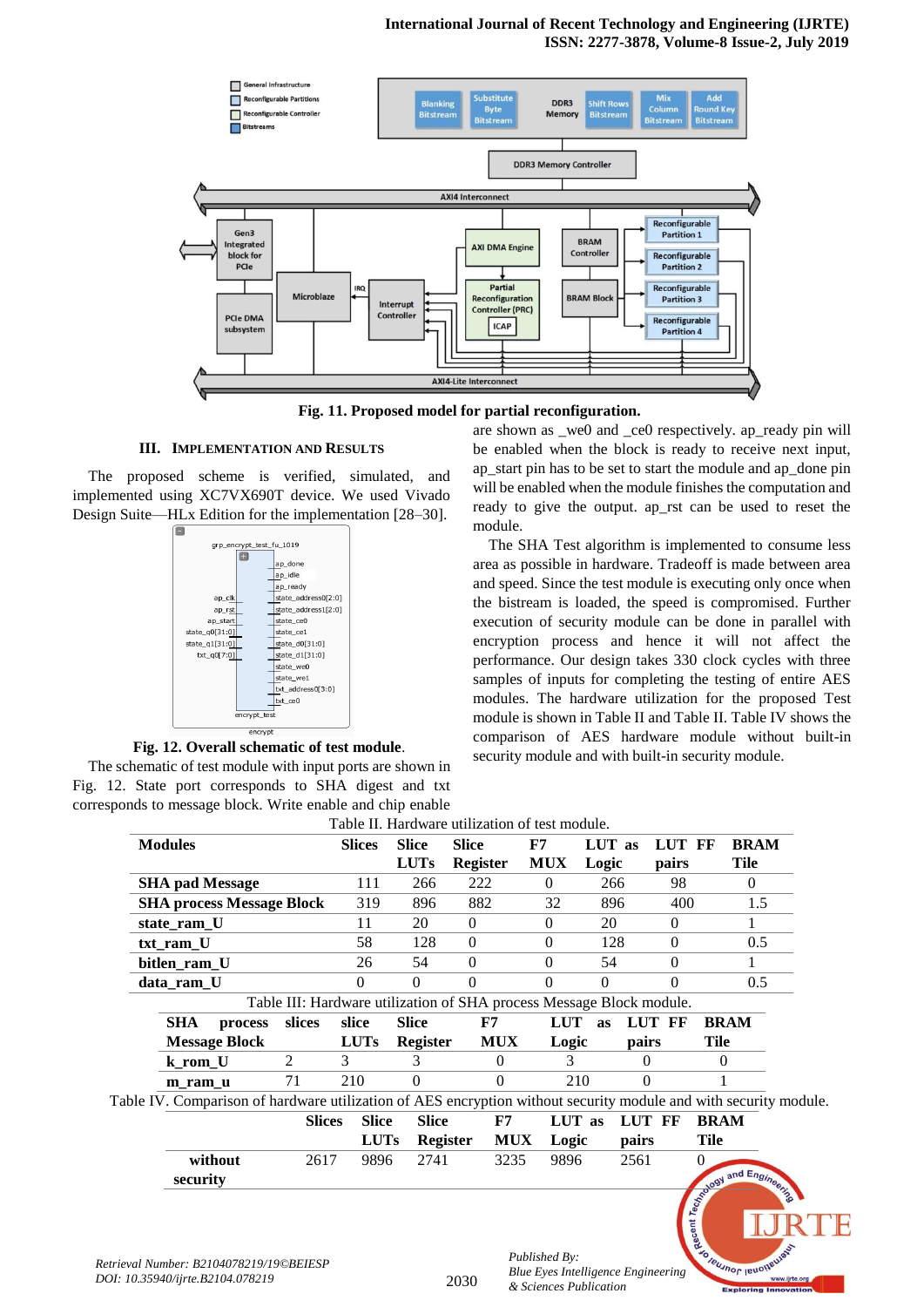| with security | 3142 | 11260 | -3845 | 3267 | 11260 |  | 4.5 |
|---------------|------|-------|-------|------|-------|--|-----|
|---------------|------|-------|-------|------|-------|--|-----|

With the addition of hardware security module to the AES core, there is an overall 20% increase in resource utilization. For analyzing the proposed systems, different benchmarks

are created for each functional unit and for the entire system. Table V shows the details of the Benchmarks created for testing the proposed system. Table V. Benchmarks for AES proposed test module

| $\ldots$               |                   |                                                        |  |  |  |  |
|------------------------|-------------------|--------------------------------------------------------|--|--|--|--|
| <b>Hardware</b>        | <b>Benchmarks</b> | <b>Details</b>                                         |  |  |  |  |
| <b>Functional unit</b> |                   |                                                        |  |  |  |  |
|                        | SBB1              | Change of connection to s-box                          |  |  |  |  |
|                        | SBB <sub>2</sub>  | Change of connection from input register               |  |  |  |  |
| <b>Substitute Byte</b> | SBB3              | Change of connection to output register                |  |  |  |  |
|                        | SB <sub>B4</sub>  | Change of s-box value                                  |  |  |  |  |
|                        | SRB1              | Change of internal shifting connection                 |  |  |  |  |
| <b>Shift Rows</b>      | SRB <sub>2</sub>  | Change of connection to output register                |  |  |  |  |
|                        | MCB1              | Missing connection to $\delta$ (affine transformation) |  |  |  |  |
|                        | MCB <sub>2</sub>  | Change of connection from input register               |  |  |  |  |
| <b>Mix Column</b>      | MCB <sub>3</sub>  | Change of connection to output register                |  |  |  |  |
|                        | MCB4              | Change in function $\delta$                            |  |  |  |  |
|                        | ARKB1             | Missing connection to xor                              |  |  |  |  |
| <b>Add Round Key</b>   | ARKB <sub>2</sub> | Change of connection from input register               |  |  |  |  |
|                        | ARKB3             | Change of connection to output register                |  |  |  |  |
|                        | ENB1              | Missing connection to module                           |  |  |  |  |
| <b>Encryption</b>      | ENB <sub>2</sub>  | Change of connection from input register               |  |  |  |  |
|                        | ENB <sub>3</sub>  | Change of connection to output register                |  |  |  |  |
|                        |                   |                                                        |  |  |  |  |

The proposed system is tested with all the benchmarks given in Table 5 for three different input texts and keys. The hamming distance is calculated for the hash code received from software module and that received from hardware test module. The hamming distance shows the number of difference in bits for the hash code computed by the hardware test module and the hash code given by software module during execution. If the hamming distance is greater than zero, it shows the existence of error in the AES accelerator. In short, the existence of error in AES module after the bitstream is burned into FPGA has impact on hamming distance between hash codes. Fig. 13 shows the result of executing the benchmarks for encryption alone to the entire AES module. Fig. 14 (a) to (d) shows the results obtained after applying benchmarks designed for each functional module.







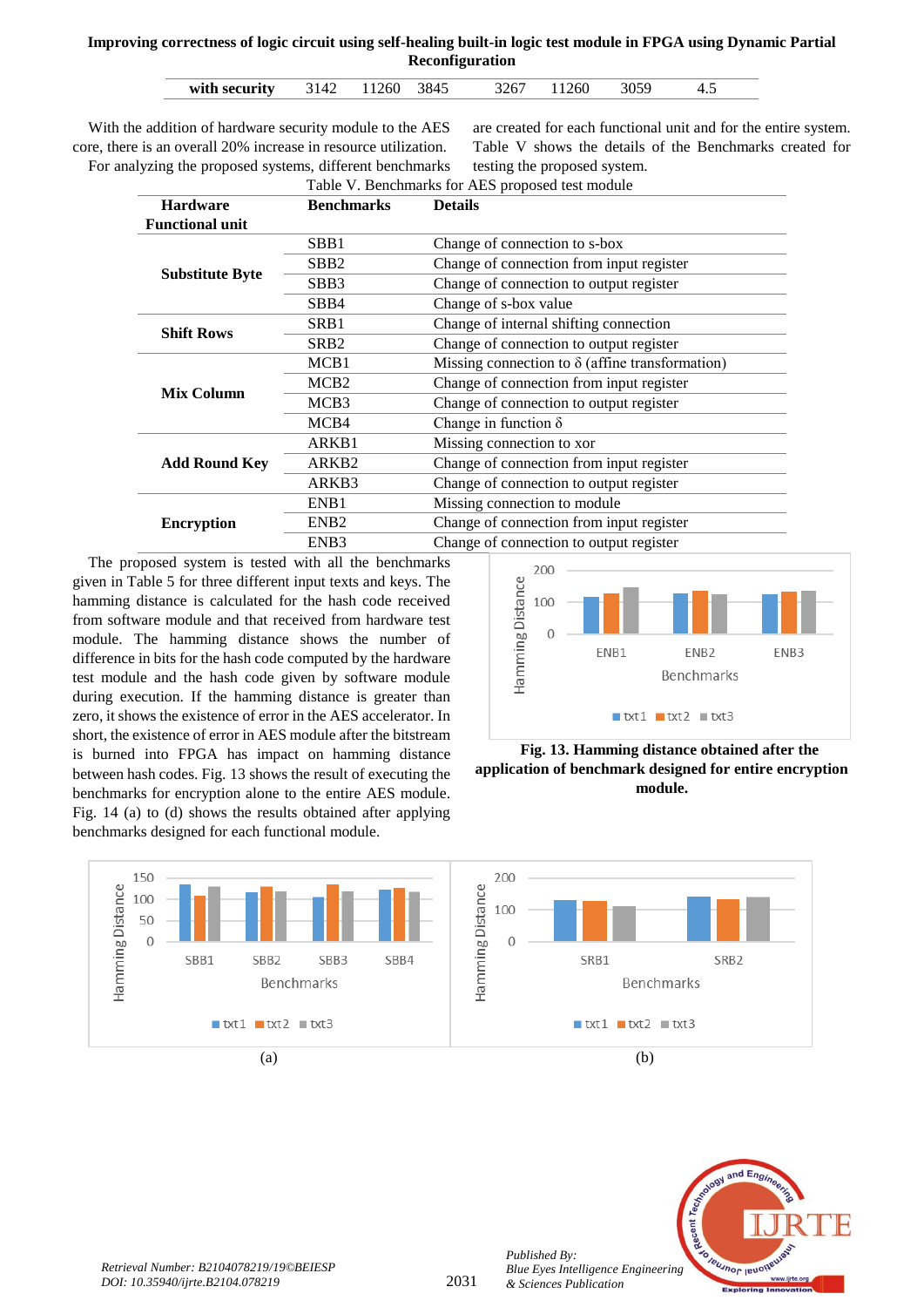#### **International Journal of Recent Technology and Engineering (IJRTE) ISSN: 2277-3878, Volume-8 Issue-2, July 2019**





All the result shows the impact of change in circuit of the AES module on hash codes. In the proposed benchmarks, only small changes are made to analyze the hamming distance. Fig. 15 shows the result of benchmarks for individual functional units applied to the entire functional module. If the hash code of all functional units are same as the pre-computed value, and if the hash code of entire encryption block does not match with the pre-computed value, then entire module will be replaced.





functional unit on entire encryption module. The AES accelerator is integrated through PCIe interface [31]. The overall system is designed to have static part and dynamic part. The static part does not change after the system is burned into the device. The dynamic part consists of reconfigurable modules that can be reconfigured dynamically without affecting other parts of the system. The four functional modules of AES comes under the dynamic part of the system. Since the proposed system used PCIe connection for high data transfer, the static part consumes more area. As soon as a change in a module is found out, the corresponding module will be reconfigured using DPR. Fig. 16 shows the screenshot of device after floor planning, routing and

placement is done. The marked portion shows the reconfigurable partitions for modules - Substitute Byte, Shift Rows, Mix Column and Add Round Key. The rest of the portions are static part of the system. Table VI shows the bitstream size and reconfiguration time needed for entire module and DPR modules. The partial bitstreams are stored in storage media (SD card in our case). The time needed for reconfiguration is calculated as the sum of time needed for transferring the bitstream from SD card to local memory (DDR), and from there to ICAP configuration cache and finally to the respective configuration memory [32-34].



*Published By:*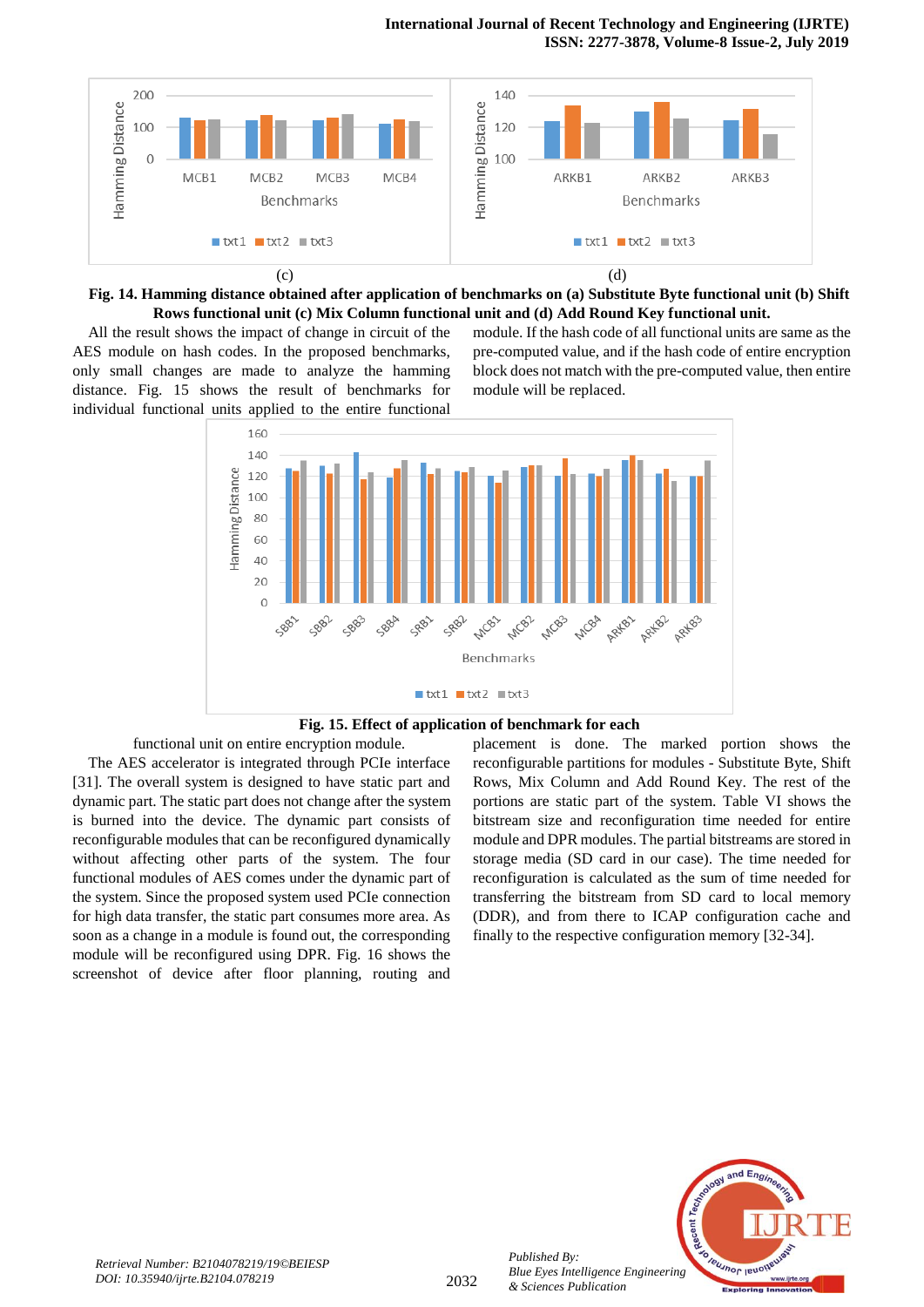



Table VI. Bitstream size of entire AES and partial bitstream size of each module along with corresponding time required for reconfiguration.

| <b>Bitstream</b> | <b>Time</b> |  |  |
|------------------|-------------|--|--|
| Size (KB)        | (ms)        |  |  |
| 28062            | 2220.60     |  |  |
|                  |             |  |  |
| 762              | 60.311      |  |  |
| 818              | 64.742      |  |  |
| 869              | 68.778      |  |  |
| 812              | 64.268      |  |  |
|                  |             |  |  |

Fig. 17 shows the comparison of bitstream size between the static part of the system and dynamic part of the system. If there is any change in circuit after the bitstream is loaded into FPGA, it is economical in terms of time to reconfigure only the faulty module than to replace the entire system. The bitstream size of entire AES module not only depends on the encryptor module, but also on the interfaces, DMAs and other reconfigurable modules. Fig. 17 clearly shows the amount of bitstream that has to be transferred in order to correct the faulty module which in turn has a great impact on saving reconfiguration time. Fig. 18 shows the percentage of reduction in reconfiguration time if the proposed system is used for partially reconfigure only the modules that has to be changed. If there is fault only in Substitute Byte, then reconfiguring only the specific module saves 97.28 % time compared to reconfiguring the entire module. Similarly, Shift Rows saves 97.08 %, Mix Column save 96.9% and Add Round Key saves 97.11% compared to reconfiguring entire system.



**Fig. 17. View of the bitstream size of static region and reconfigurable regions.**



**Fig. 18. Percentage of reduction in reconfiguration time of each module compared to reconfiguring entire AES module.**

Using the proposed self-checking module and DPR feature, any error in the circuit can be analyzed dynamically without affecting the working of other parts of the design. As the tradeoff is made between speed and area, the proposed security core takes 330 clock cycles for running three inputs to complete the entire modules and takes 20% more area than the hardware without security core. Analysis shows that testing with different benchmarks can uncover even a simple fault in circuit and can correct a module by DPR with 97% less amount of time compared to configuring the entire system.

## **IV. CONCLUSION**

AES is being used in almost all security critical applications. When cloud started to use FPGAs as hardware accelerators, security for hardware circuit became an issue. Checking the authentication of circuit is done only before the bitstream is burned. The article proposed a novel method to check the authentication of AES hardware circuit dynamically after the circuit is created on the board. Tradeoff is made between area and speed. Since the FPGA resources are shared on cloud, area is being reduced with less execution speed for authentication check. The security core can be run along with encryption parallel to check the authentication. Since the proposed method is using hardware-software based security

core, it can ensure the security of the hardware even if the bitstream and CRC are tampered. The security core

*& Sciences Publication* 

*Published By:*